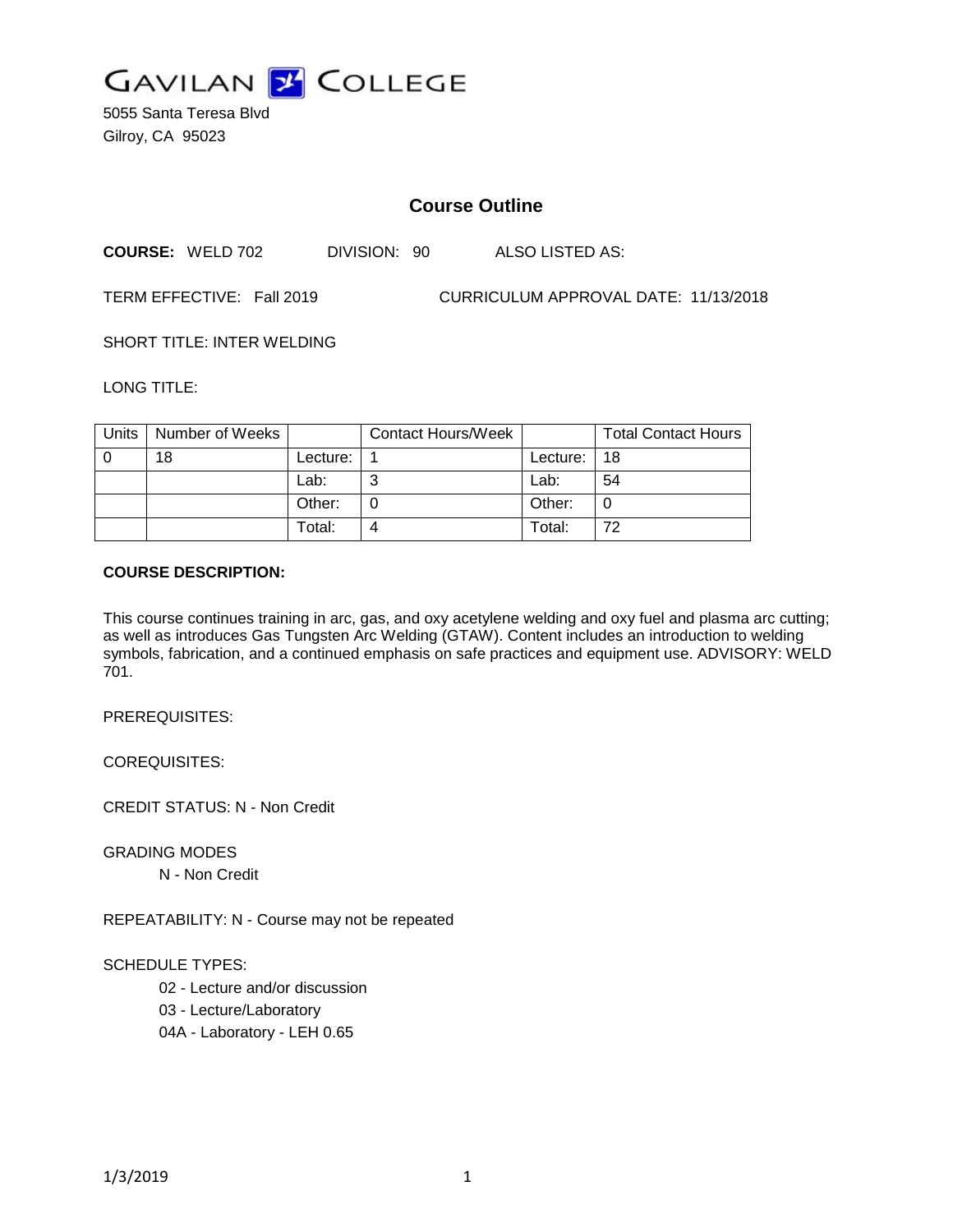## **STUDENT LEARNING OUTCOMES:**

Demonstrate proper safety practices when working in a welding environment.

Measure of assessment: demonstration, exam, discussion

Year assessed, or planned year of assessment: 2019

Semester: Fall

Institution Outcome Map

1. Communication:

1.1 Students will communicate effectively in many different situations, involving diverse people and viewpoints.

1.2 Speaking: Students will speak in an understandable and organized fashion to explain their ideas, express their feelings, or support a conclusion.

1.3 Listening: Students will listen actively and respectfully to analyze the substance of others' comments.

1.4 Reading: Students will read effectively and analytically and will comprehend at the college level.

1.5 Writing: Students will write in an understandable and organized fashion to explain their ideas, express their feelings, or support a conclusion.

2. Cognition:

2.1 Students will think logically and critically in solving problems; explaining their conclusions; and evaluating, supporting, or critiquing the thinking of others.

2.2 Analysis and Synthesis: Students will understand and build upon complex issues and discover the connections and correlations among ideas to advance toward a valid independent conclusion.

2.3 Problem Solving: Students will identify and analyze real or potential problems and develop, evaluate, and test possible solutions, using the scientific method where appropriate.

2.4 Creative Thinking: Students will formulate ideas and concepts in addition to using those of others.

2.5 Quantitative Reasoning: Students will use college-level mathematical concepts and methods to understand, analyze, and explain issues in quantitative terms.

2.6 Transfer of Knowledge and Skills to a New Context: Students will apply their knowledge and skills to new and varied situations.

7. Content Specific:

Demonstrate improved welding skills in the various types of welding formats.

Measure of assessment: exam, skill demonstration

Year assessed, or planned year of assessment: 2019

Semester: Fall

Institution Outcome Map

2. Cognition:

2.1 Students will think logically and critically in solving problems; explaining their conclusions; and evaluating, supporting, or critiquing the thinking of others.

2.2 Analysis and Synthesis: Students will understand and build upon complex issues and discover the connections and correlations among ideas to advance toward a valid independent conclusion.

2.3 Problem Solving: Students will identify and analyze real or potential problems and develop, evaluate, and test possible solutions, using the scientific method where appropriate.

2.4 Creative Thinking: Students will formulate ideas and concepts in addition to using those of others.

2.5 Quantitative Reasoning: Students will use college-level mathematical concepts and methods to understand, analyze, and explain issues in quantitative terms.

2.6 Transfer of Knowledge and Skills to a New Context: Students will apply their knowledge and skills to new and varied situations.

7. Content Specific: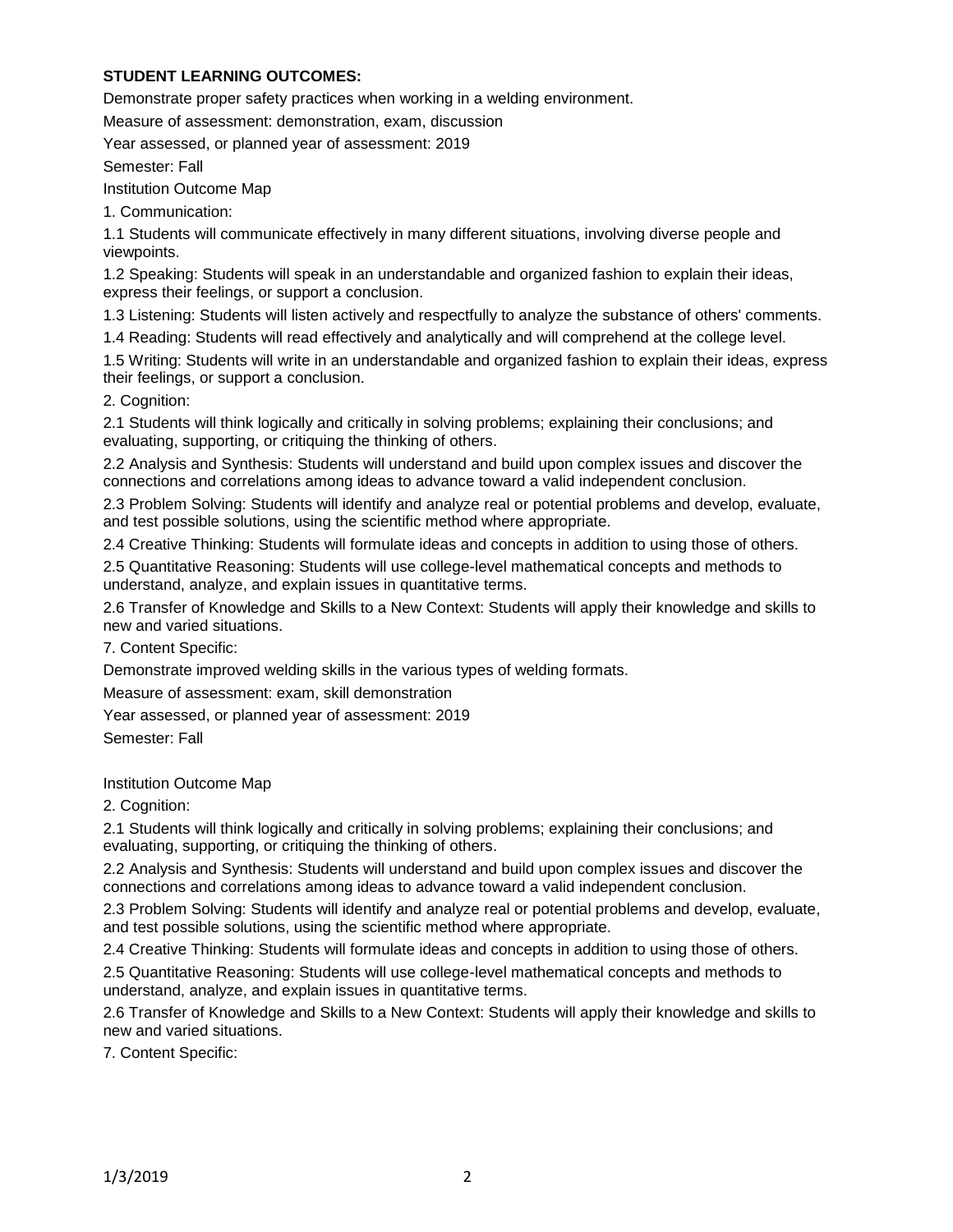## **CONTENT, STUDENT PERFORMANCE OBJECTIVES, OUT-OF-CLASS ASSIGNMENTS**

Curriculum Approval Date: 11/13/2018

Lecture 18 Hours, Lab 54 Hours

2 Hours

Content: Introduction, Safety (Including Solvent Safety)

Student Performance Objectives: Explain the importance of safety in a welding environment. Discuss the various pieces of safety equipment that should be used. Describe why it is important to read and understand the manufacturer's safety and operating instructions on any piece of equipment. Discuss the importance of safe handling of chemicals and identify the location of the MSDS (Material Safety Data Sheet).

3 Hours

Content: Drawing and Welding Symbol Interpretation

Student Performance Objectives: Sketch basic weld joints and welding symbols. Describe the various welding symbols.

3 Hours

Content: Review and Equipment Use – Shielded Metal Arc Welding (SMAW), Gas Metal Arc Welding (GMAW), Flux Cored Arc Welding (FCAW)

Student Performance Objectives: Explain the safety and set up requirements for the various types of welding processes. Explain how one can improve their manipulative welding skills.

2 Hours

Content: Review and Equipment Use - Oxy Fuel Cutting (OFC), Plasma Arc Cutting (PAC), Oxy Acetylene Welding (OAW) and Brazing

Student Performance Objectives: Explain the safety and set up requirements for the various types of cutting and welding techniques. Describe how to air arc (scarfing).

3 Hours

Content: Fabrication

Student Performance Objectives: Explain how to lay out parts for fabrication in various ways (such as nesting) in order to minimize waste.

3 Hours

Content: Gas Tungsten Arc Welding (GTAW) - Equipment, Setup, and Operation Student Performance Objectives: Describe the GTAW process and utilize the terms and nomenclature involved in the process. 2 Hours

# **METHODS OF INSTRUCTION:**

Lecture, discussion, guided practice

OUTSIDE OF CLASS ASSIGNEMENTS:

Required Outside Hours: 18

Assignment Description: Read textbook and study for exams.

Required Outside Hours: 18

Assignment Description: Complete workbook exercises.